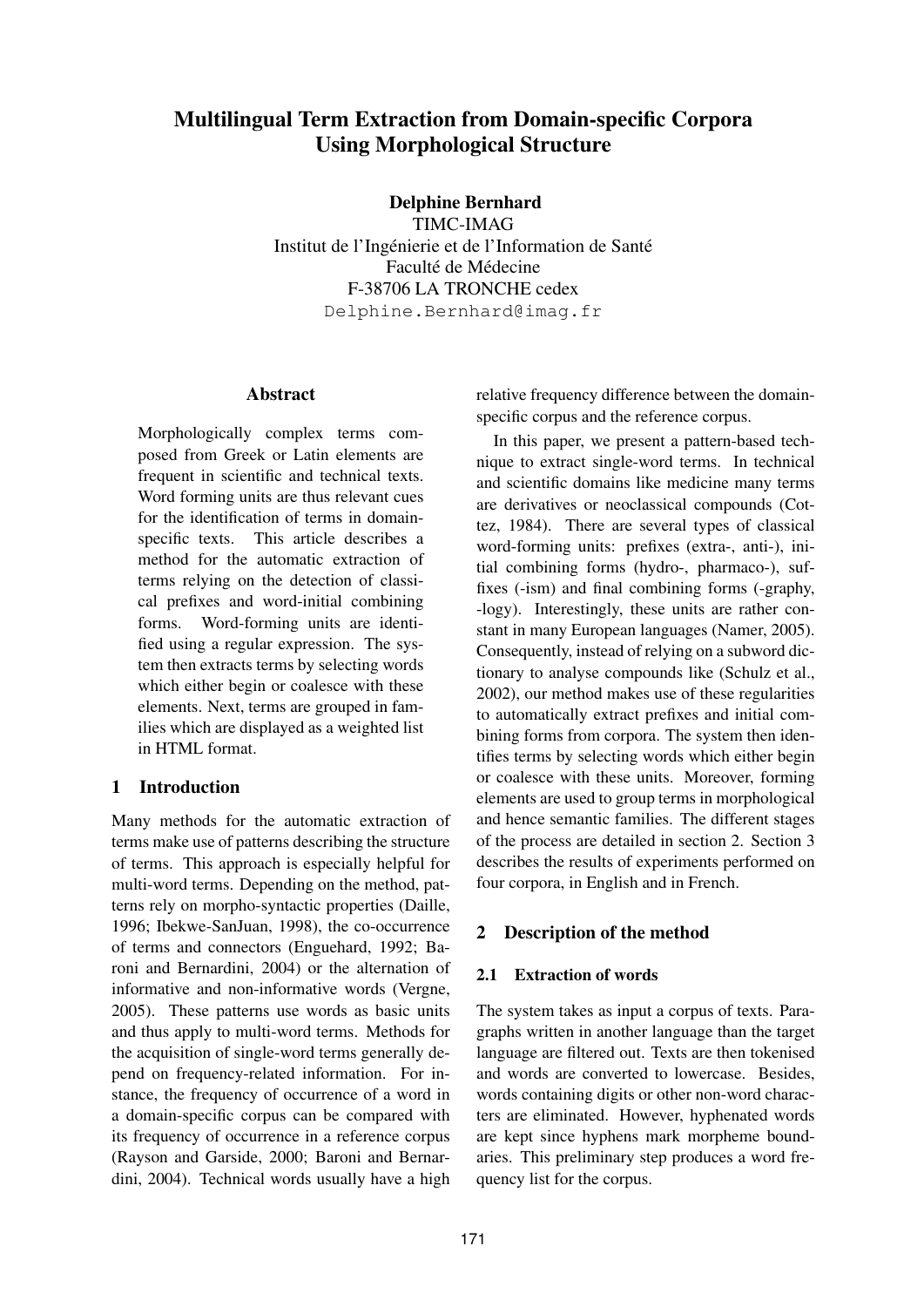#### 2.2 Acquisition of combining forms

Prefixes and initial combining forms are automatically acquired using the following regular expression:  $([aio]-)?\(\wedge\wedge\{3\}[\aio])$ -. This regular expression represents character strings whose length is higher or equal to 4, ending with *a*, *i* or *o* and immediately followed by a hyphen. The first part of the regular expression accounts for words where several prefixes or combining forms follow one another (as for instance in the French word "hépato-gastro-entérologues"). This regular expression applies to English but also to other languages like French or German: see for instance "chimio-radiothérapie" in French, "chemo-radiotherapy" in English or "Chemoradiotherapie" in German.

## 2.3 Identification of terms

Terms are identified using the following pattern describing their morphological structure: E+W where  $E$  is a prefix or combining form and  $W$  is a word whose length is higher than 3; the '+' character represents the possible succession of several E elements at the beginning of a term. Prefixes and combining forms may be separated by a hyphen. When this pattern applies to one of the words in the corpus, two terms are recognised, one with a E+W structure and the other with a W structure. For instance, given the word "ferrobasalts", the system identifies the terms "ferrobasalts" (E+W) and "basalts" (W).

## 2.4 Conflation of terms

Term variants are grouped in order to ease the analysis of results. The method for terms conflation can be decomposed in two stages:

- 1. Terms containing the same word W belong to the same family, represented by the word W. For instance, both "chemotherapy" and "radiotherapy" contain the word "therapy": they belong to the same family of terms, represented by the word "therapy".
- 2. Two families are merged if they are represented by words sharing the same initial substring (with a minimum initial substring length of 4) and if the same prefix or combining form occurs in one term of each family. Consider for instance the families  $F_1$ = [oncology, psycho-oncology, radiooncology, neuro-oncology, psychooncology,

neurooncology] and  $F_2$  = [oncologist, neurooncologist]. The terms representing  $F_1$  ("oncology") and  $F_2$  ("oncologist") share an initial substring of length 7. Moreover the terms "neuro-oncology" from  $F_1$  and "neurooncologist" from  $F_2$  contain the combining form "neuro". Families  $F_1$  and  $F_2$  are therefore united.

When terms have been conflated, we select the most frequent term as a family's representative.

#### 2.5 Data visualisation

The results obtained are displayed as a weighted list in HTML format. Such lists, also named "heat maps" or "tag clouds" when they describe tags<sup>1</sup> usually represent the terms and topics which appear most frequently on websites or RSS feeds (Wikipedia, 2006). They can also be used to represent any kind of word list (Véronis, 2005). Different colours and font sizes are used depending on the word's frequency of occurrence. We have adapted this method to visualise the list of extracted terms. Since several hundred terms may be extracted, only the terms representing a family are displayed on the weighted list. Weight is given by the cumulated frequency of all the terms belonging to the family (see Figure 1).

breast about also biopsy body bone cancer carcinoma cells center diagnosis doctor drugs ductal estrogen gene mammogram group health hormone however invasive histologic lymphedema medical oncology osteoporosis only patient postmenopausal prevention primary radiation reduce information site skin some stage metastatic **surgery** system therapy they time tissue treated treatment tumor type which

Figure 1: Term cloud example (Corpus: BC\_en)

Further information (terms and frequencies) is displayed thanks to tooltips (see Figure 2), using the JavaScript overLIB libray ( http://www. bosrup.com/web/overlib).

<sup>1</sup> See for example TagCloud: http://www. tagcloud.com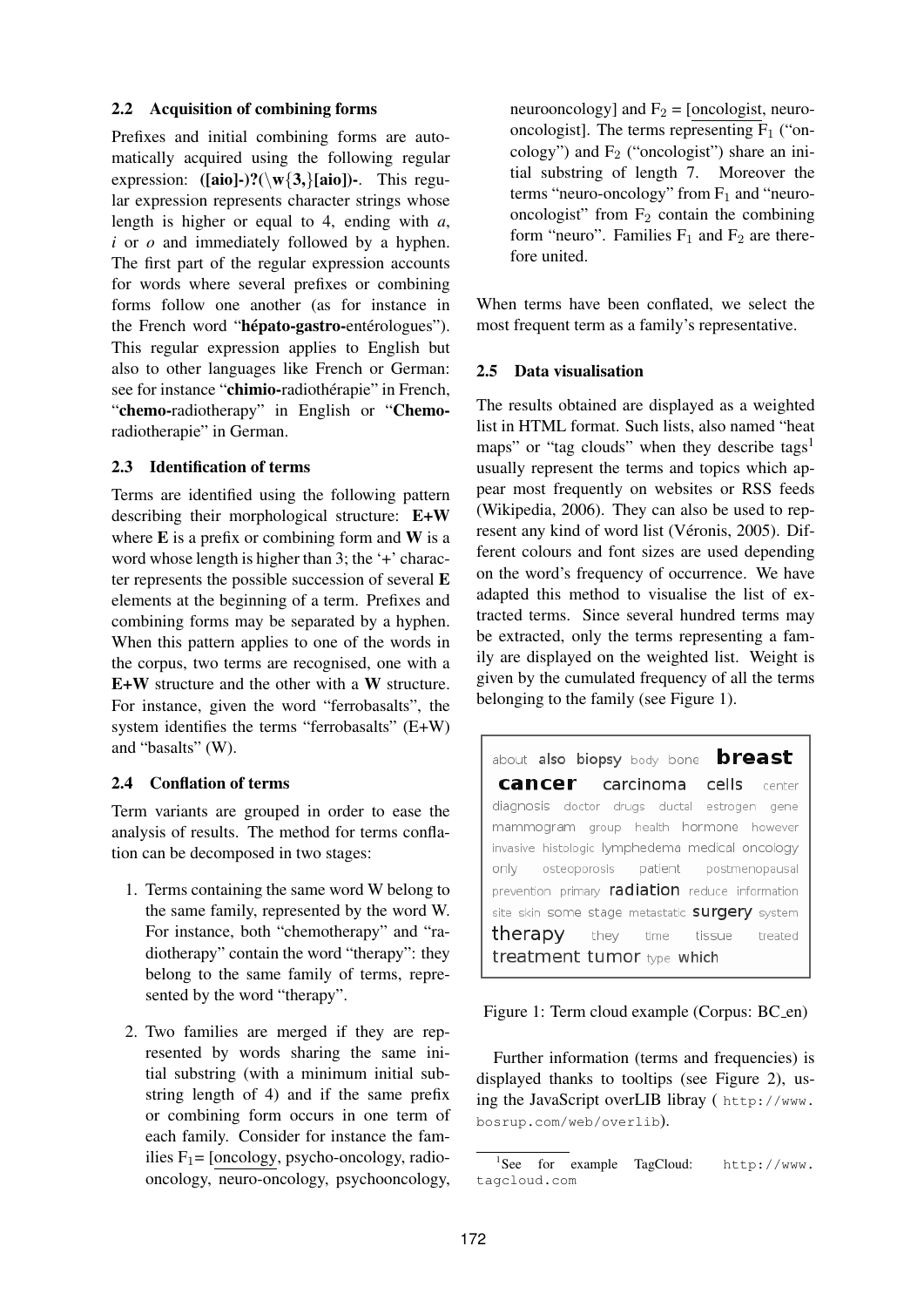| <b>caldeira</b> catastrophe |                   |              |  |  |  |
|-----------------------------|-------------------|--------------|--|--|--|
| lé                          | Terme             | #            |  |  |  |
| эr                          | caldeira          | 1739         |  |  |  |
| ie                          | caldera           | 592          |  |  |  |
|                             | caldérique        | 3            |  |  |  |
| tiq                         | caldériques       | 2            |  |  |  |
| ŝar                         | extra-caldeira    | 1            |  |  |  |
| rés                         | extra-caldera     | ı            |  |  |  |
| ì,                          | intra-caldeira    | ı            |  |  |  |
| tu                          | intracaldera      | 11           |  |  |  |
| ts                          | intracaldérique   | 4            |  |  |  |
|                             | intra-caldérique  | 1            |  |  |  |
|                             | intra-caldériques | $\mathbf{I}$ |  |  |  |
|                             | pseudo-caldeira   | ı            |  |  |  |
|                             |                   | 2357         |  |  |  |

Figure 2: Detailed term family displayed as a tooltip (Corpus:  $V$ \_fr)

#### 3 Experiments and results

#### 3.1 Corpora

The system has been experimented on 4 corpora covering the domains of volcanology (V) and breast cancer (BC), in English (en) and in French (fr). The corpora have been automatically built from the web, using the methodology described in (Baroni and Bernardini, 2004), via the Yahoo! Search Web Services ( http://developer. yahoo.net/search/). The size of the corpora obtained are given in Table 1. This table also gives the number of key words, i.e., single-word terms extracted by comparing the frequency of occurrence of words in both corpora for each language (Rayson and Garside, 2000). Only terms with a log-likelihood of 3.8 or higher ( $p<0.05$ ) have been kept in the key words list. Table 2 gives a numerical overview of the results obtained by our method.

| Corpus    | <b>Tokens</b> | Word forms | Key words |
|-----------|---------------|------------|-----------|
| BC.fr     | 1,451,809     | 46,834     | 13,700    |
| $BC_{en}$ | 7,044,146     | 88,726     | 17,602    |
| $V_f$     | 1,777,030     | 59,909     | 13,673    |
| V_en      | 2,929,591     | 48,257     | 19,641    |

Table 1: Size of the corpora

#### 3.2 Prefixes and initial combining forms

As shown by Table 2, the number of prefixes and initial combining forms identified is proportionally less for the volcanology corpora both in English and in French. Medical corpora seem to be more adapted to the method since the num-

| Corpus   | Word-forming | Terms | Term     |
|----------|--------------|-------|----------|
|          | elements     |       | families |
| $BC$ -fr | 334          | 4,248 | 911      |
| $BC$ en  | 382          | 5,444 | 1,338    |
| V fr     | 182          | 1,842 | 583      |
| V en     | 188          | 1,648 | 564      |

Table 2: Number of word-forming elements, terms and term families identified for each corpus

ber of terms extracted is higher. The prefixes and combining forms identified are also highly dependent on the corpus domain. For instance, amongst the most frequent combining forms extracted for the BC corpora, we find "radio" and "chemo" ("chimio" in French) and for the V corpora, "strato" and "volcano".

#### 3.3 Terms

The overlap percentage between the list of terms and the list of key words ranges from 38.65% (V\_fr) to  $56.92\%$  (V\_en) of the total amount of terms extracted. If we compare both the list of key words and the list of terms extracted for the BC en corpus with the Unified Medical Language System Metathesaurus (http://www.nlm.nih.gov/ research/umls/) we notice that some highly specific terms like "disease", "blood" or "x-ray" are not identified by our method, while they occur in the key words list. These are usually morphologically simple terms, also used in everyday language. Conversely, terms with low frequency like "adenoacanthoma", "chondroma" or "mammotomy" are correctly identified by the patternbased approach but are missing in the key words list. Both methods are therefore complementary.

In some cases, stop-words are extracted. This is a side effect of the pattern used to retrieve terms. Remember that terms are words which coalesce with combining forms, possibly with hyphenation. In English hyphens are sometimes mistakenly used instead of the dash to mark comment clauses. Consider for instance the following sentence: "*As this* magma-which *drives one of the worlds largest volcanic systems-rises, it pushes up the Earths crust beneath the Yellowstone Plateau.*". Here "magma" is identified as a combining form since it ends with 'a' and is directly followed by a hyphen. Consequently, "which" is wrongly identified as a term.